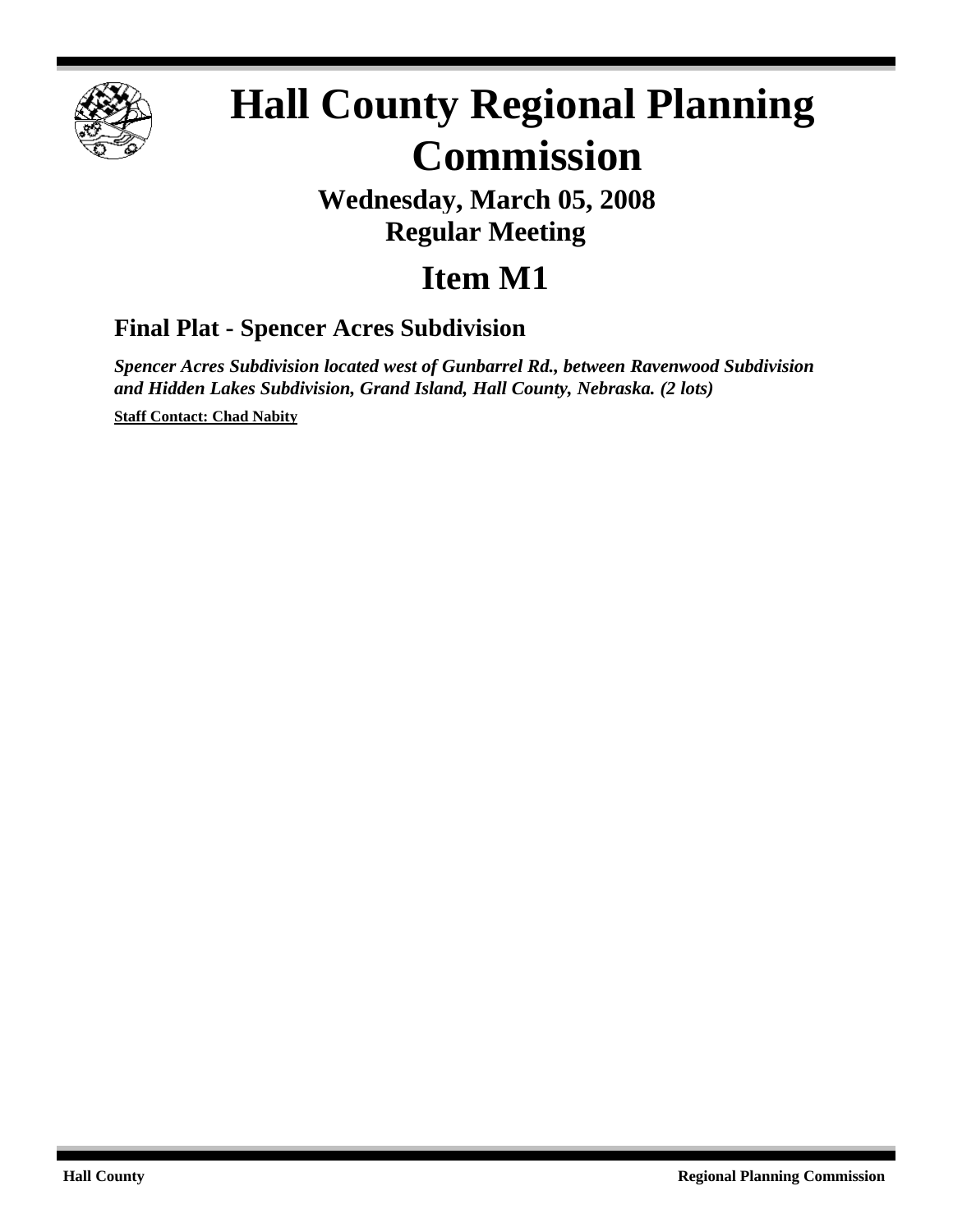February 21, 2008

Dear Members of the Board:

#### **RE: Final Plat – Spencer Acres Subdivision.**

For reasons of Section 19-923 Revised Statues of Nebraska, as amended, there is herewith submitted a final plat of Spencer Acres Subdivision, located west of Gunbarrel Rd., between Ravenwood Subdivision and Hidden Lakes Subdivision, Grand Island, Hall County, Nebraska.

This final plat proposes to create 4 lots on a tract of land comprising a part of the South Half of the Northeast Quarter of the Southeast Quarter (S1/2NE1/4SE1/4), of Section Thirteen (13), Township Eleven (11) North, Range Nine (9) West of the  $6^{th}$  P.M., in the City of Grand Island, Hall County, Nebraska. This land consists of approximately 10.135 acres.

You are hereby notified that the Regional Planning Commission will consider this final plat at the next meeting that will be held at 6:00 p.m. on March 5, 2008 in the Council Chambers located in Grand Island's City Hall.

Sincerely,

Chad Nabity, AICP Planning Director

cc: City Clerk City Attorney Director of Public Works Director of Utilities Director of Building Inspections Manager of Postal Operations Rockwell And Associates

This letter was sent to the following School Districts 1R, 2, 3, 8, 12, 16, 19, 82, 83, 100, 126.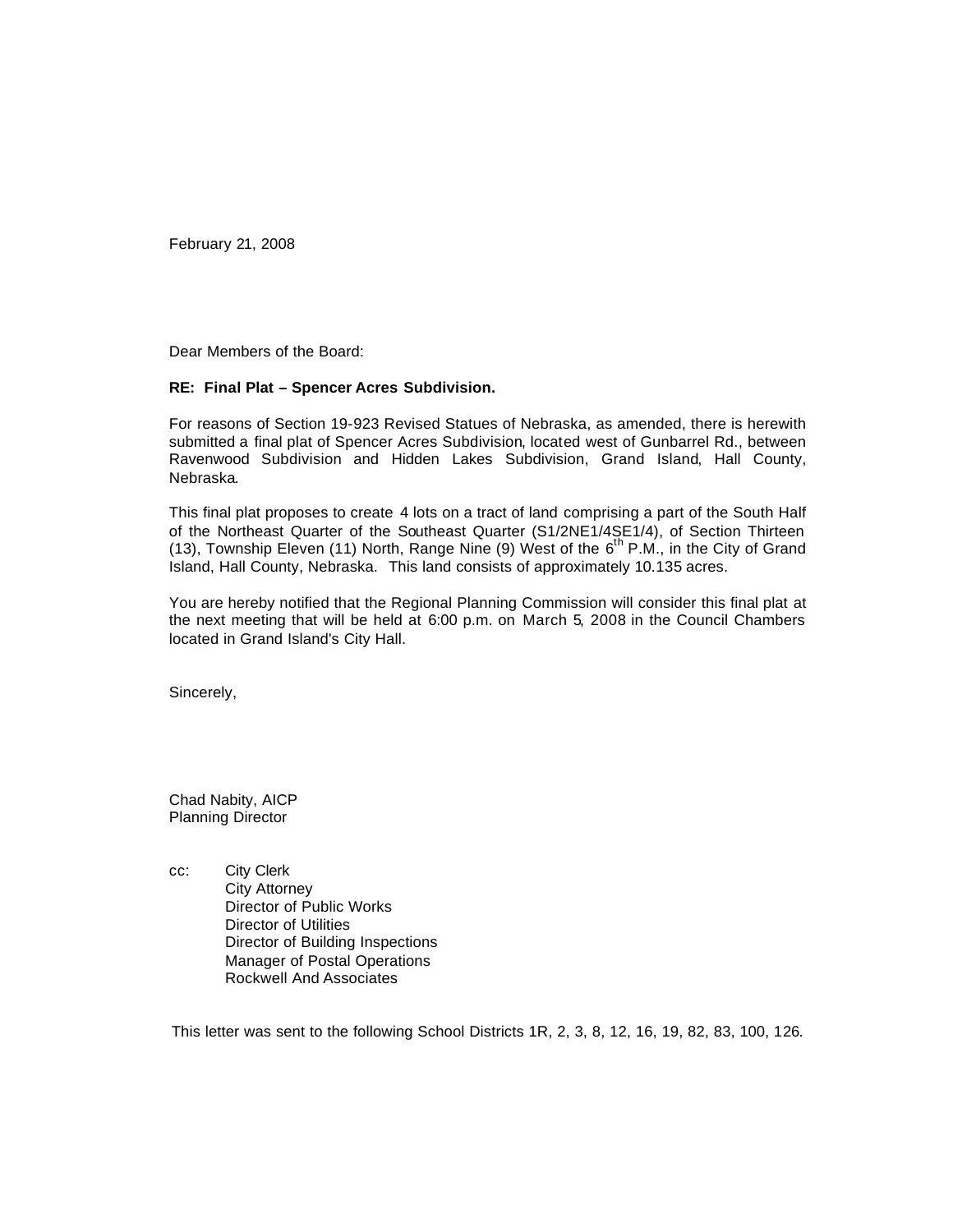